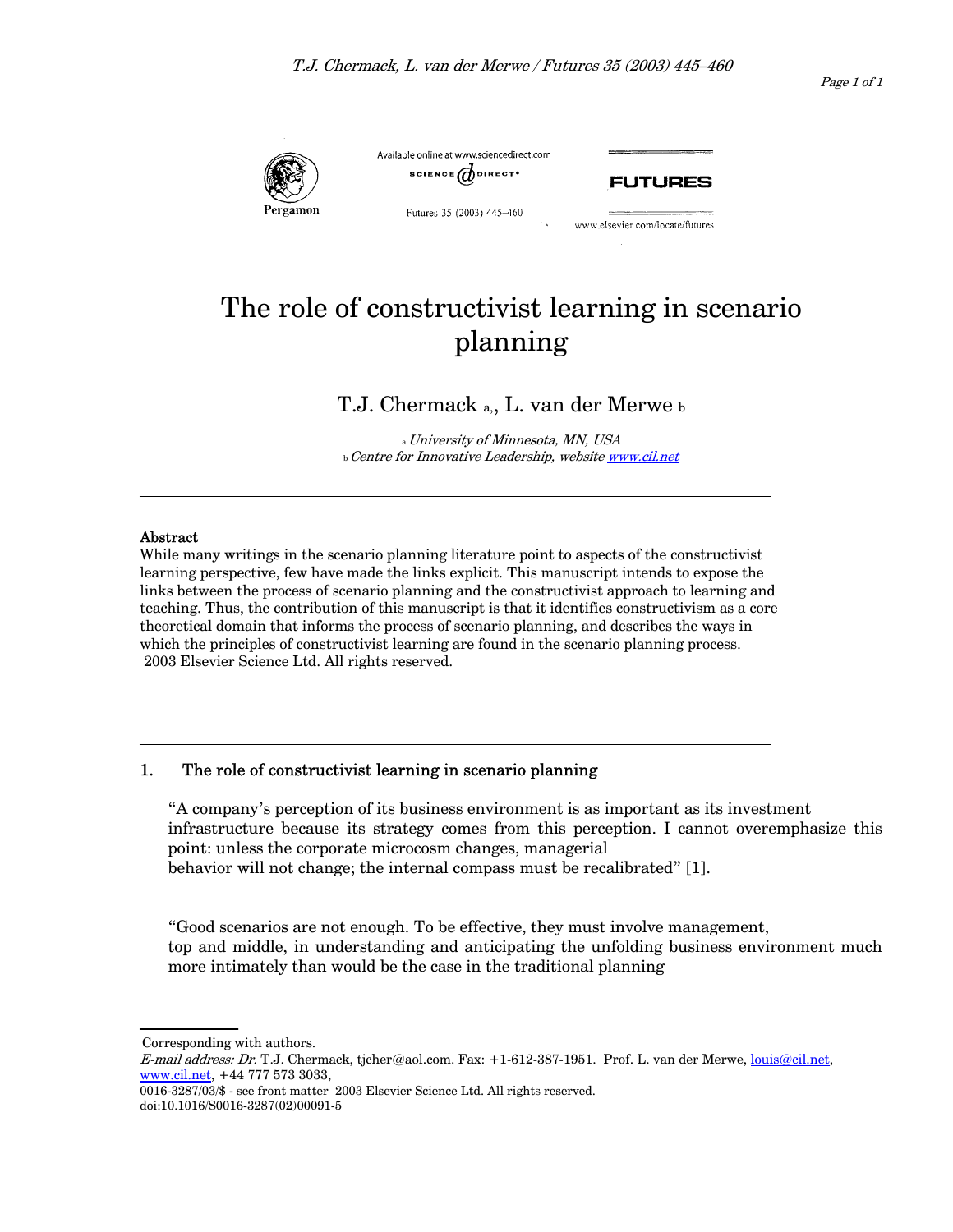process. Scenarios can be successful in structuring uncertainty only when (1) they are based on a sound analysis of reality, and (2) they change the decision maker's assumptions about how the world works and compel him to change his image of reality. A willingness to face uncertainty and understand the forces driving it requires an almost revolutionary transformation in a large organization. And this transformation process is as important as the development of the scenarios themselves" [1].

Wack used the words "corporate microcosm" to refer to the set of assumptions (mental models) in the minds of management that they used as the basis for decisionmaking. These perceptions were where strategy came from and therefore, influencing these assumptions in a constructed process of learning and adjusting these assumptions, was the site of highest leverage for dealing more effectively with uncertainty

in the environment. Schwartz [2] stated: "Ultimately, the end result of scenario planning is not about a more accurate picture of tomorrow but better decisions about the future".

Given this thinking by pioneers of the scenario planning process, this manuscript is intended to outline scenario planning as a learning process, and to approach the process from a constructivist learning perspective. This perspective includes four critical components: 1) the individual construction of knowledge, 2) social influences on individual constructions, 3) the situatedness and contextual requirements of knowledge construction and 4) the social construction of reality [3]. A chief espoused goal of scenario planning is to change the mental models of key decision makers in the organization [4–6]. Piaget's learning theory is useful in describing the learning process, and transformations that take place as a result of participation in scenario planning [7]. Scenario planning is also heavily influenced by the social elements advocated by Vygotsky [8]. The most influential of these elements include organization history and culture. Scenario planning is also dependent upon the situation in which it is employed as a tool for learning and planning [4,9]. As advocated by Lave and Wenger [10], participants in scenario planning often "work toward the center" and engage in "legitimate peripheral participation" (p. 47). The final component argued in this manuscript is that these four elements of constructivist learning combine to form what van der Heijden [9] has termed the strategic conversation, which is a socially constructed reality. These complex and difficult concepts will be discussed and clarified herein.

# 2. Methodology

The methodology involved was a conceptual review, analysis, and synthesis of foundational constructivist and scenario planning literature. Foundational and seminal constructivist literature was taken from Bonham [3]. The purpose of this review was to show that constructivist principles of learning and teaching are linked to and can be used to inform the process of scenario planning. Thus, the contribution of this conceptual review is that it outlines constructivism as a core theoretical domain that informs the scenario planning process.

### 3. What is scenario planning?

"Scenario planning is a process for rediscovering the original entrepreneurial power of creative foresight in contexts of accelerated change, greater complexity,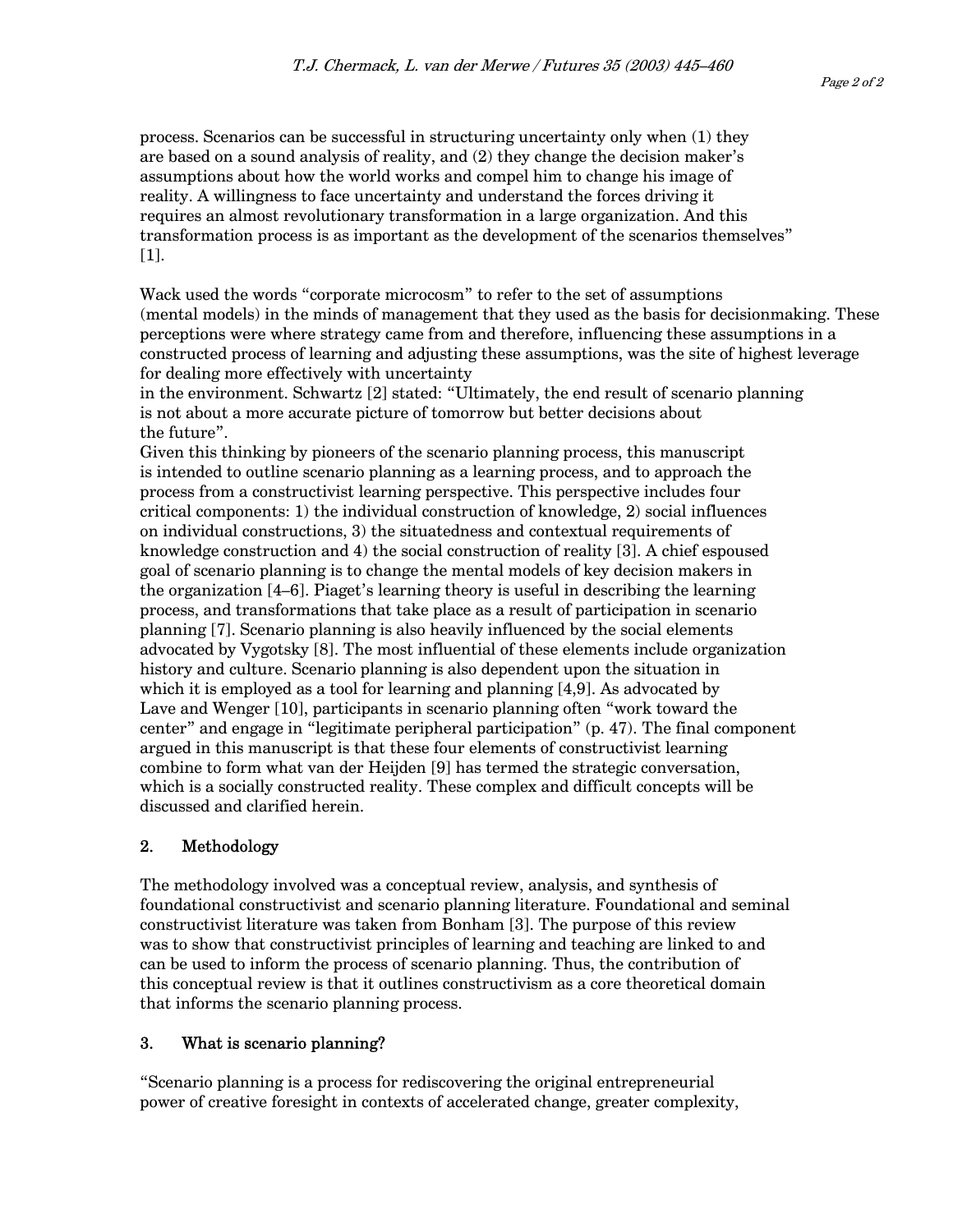and genuine uncertainty" [6]. "The single most important aim of scenario planning is to challenge the assumptions of decision makers about how the world works and compel them to change their image of reality—sometimes resulting in a revolutionary transformation" [1]. Scenario planning is a technique for raising decision makers' awareness of several plausible futures. The technique consists of developing internally consistent stories about the future. Scenarios are good if they are relevant to the concerns of the decision makers, if they challenge the existing assumptions and take them beyond what is currently believed to be plausible. Lastly they need to be able to withstand scrutiny and be based on deep analysis and an understanding of the forces that drive the future and the range of behavior these forces may display during the scenario period. When the scenario process is successfully implemented in an organization it provokes a strategic conversation that enables organizational learning, by shifting current assumptions in the minds of decision makers. This capacity to learn makes the organization more adaptable to change [11]. After a comprehensive review of scenario planning literature, Chermack and Lynham [12] offered the following inclusive definition of scenario planning:

"Scenario planning is a process of positing several informed, plausible and imagined alternative future environments in which decisions about the future may be played out, for the purpose of changing current thinking, improving decision making, enhancing human and organization learning and improving performance".

# 4. Planning and learning

One critical component of scenario planning is that it is a tool for inspiring organizational learning. De Geus defined organizational learning as "the process whereby management teams change their shared mental models of their company, their markets, and their competitors" [13]. Although it was originally developed as a tool for strategic decision-making, scenario planning is increasingly noted as an important tool for learning [5,9,11]. Senge [14] identified three stages of an effective organizational learning process: 1) mapping mental models, 2) challenging mental models, and 3) improving mental models. Scenario planning has been shown to meet all three of these stages [15]. Scenario planning has also been titled a tool for inquiry, reflection, and construction of mental models [14].

### 5. The individual construction of meaning

Piaget [7] used examples of biological adaptation to illustrate his concepts of assimilation, accommodation, and equilibration. Piaget's fascination centered on the variability of a snail's adaptation to the surrounding environments [7]. Piaget adopted the view that new behavior changes the genes of the organism and thus results in new structures [16]. Piaget eventually arrived at the belief that behavior and the organism must be viewed as a whole system, and the goal is to achieve a balance between organism and environment [16]. Piaget defined this concept of equilibration as a dynamic process of self-regulated behavior that balances two intrinsic polar behaviors, assimilation and accommodation [7]. Equilibration must be thought of as a dynamic process, reached only occasionally as the learner is constantly taking in new information (assimilation), analyzing, and sometimes changing it (accommodation).

Similarly, De Geus viewed the organization as a living entity: "Like all organisms, the living company exists primarily for its own survival and improvement: to fulfill its own potential and to become as great as it can be" [5]. Of critical concern to De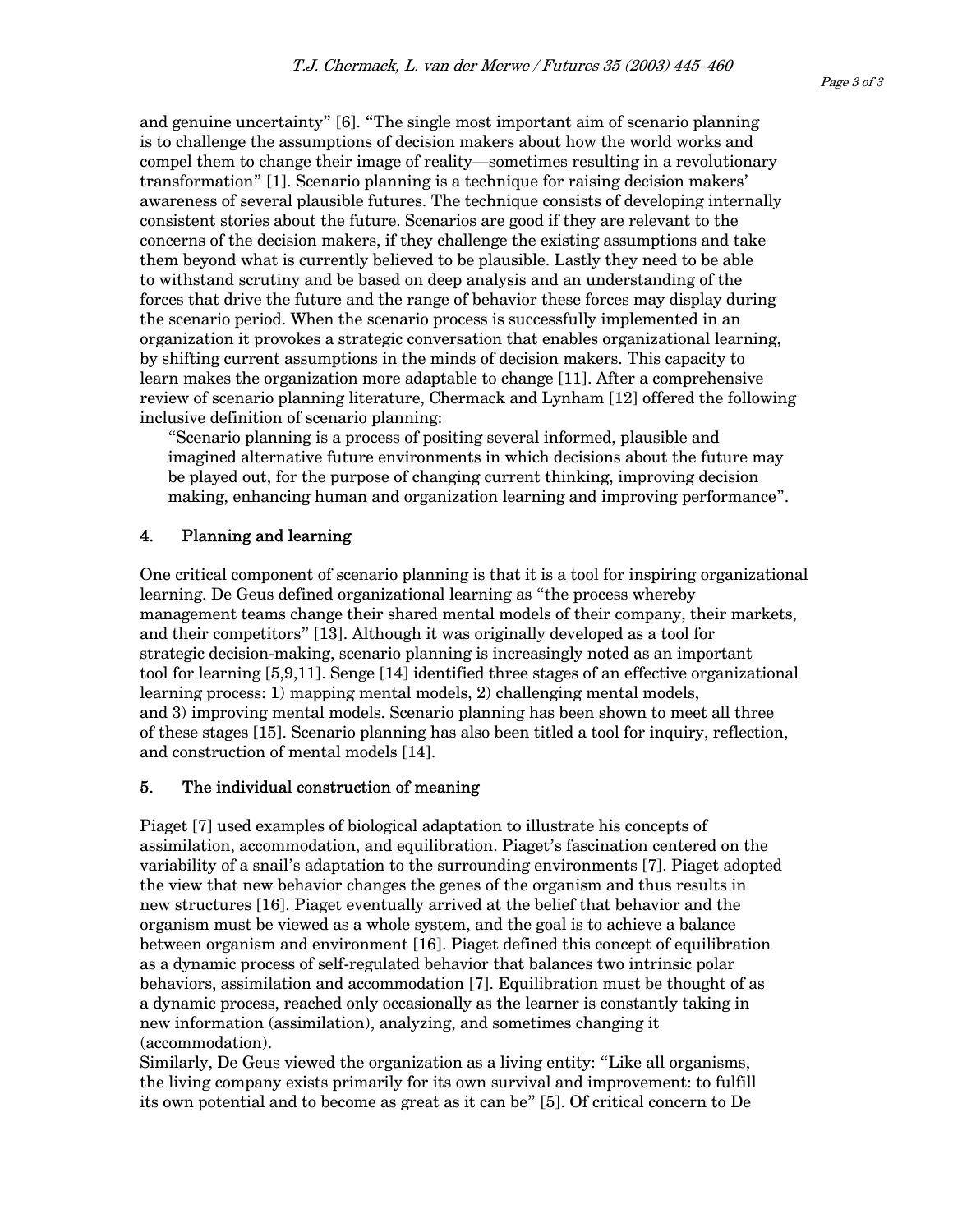Geus is the balance between the organization and the external environment [13]. The organization is made up of individuals and the perceptions of the future are dependent upon the mental models and assumptions of key decision makers [4]. As a critical aim of scenario planning is to reveal these assumptions and mental models, individuals interpret and construct meaning, or more precisely, re-interpret and re-construct meaning once their assumptions have been revealed to them. This is a classic example of Piaget's assimilation and accommodation [17]. De Geus [5] stated, "Corporations also have a form of learning by accommodation…long-lived companies find ways to respond to signals of change in the business environment, by changing their own internal structure". Senge [18] argued, "Our mental models determine not only how we make sense of the world, but how we take action… It's therefore crucial to examine one's mental models before planning improvement actions" (p. 82).

Participants in scenario planning are constantly constructing individual meaning. Participants in the scenario planning process are constantly taking in new information (assimilation) and modifying or changing it (accommodation) in attempts to reach equilibration. As information is processed, the mental models of the individuals change, resulting in new structures for understanding the business environment and how to negotiate within it.

There are two major aspects of scenario planning that Wack [1] identified where construction of individual meaning takes place. The one is the analysis and research, which takes place during the development of scenario stories. Ranking driving forces in the environment in terms of relative impact on the future and level of uncertainty provokes a conversation during which the individuals, developing scenarios, adjust their assumptions as a result of this assimilation and accommodation process. The second example from Wack [1] is during the embedding of scenario

thinking/assumptions in the organization decision-making. Scenarios have been developed. The set of scenarios are used to test decisions against the set of assumptions contained in the scenario stories. This process of testing decisions in different operating conditions is referred to as "wind tunneling", referring the testing of an aircraft design by building a model to the design specifications of the designer and then submitting this design to different operating conditions to test the robustness of the design. This process of wind tunneling is a device to compel individuals to assimilate the assumptions contained in the scenarios, modifying their assumptions in order to reach equilibration.

### 6. Social influences on construction

Vygotsky [8] introduced three key concepts, namely, the "zone of proximal development", the idea of "scaffolding", and the cultural-historical approach. Vygotsky [8] argued that problems in learning frequently result from a mismatch between psycho-physiological organization and cultural means. "Vygotsky reasoned that for the model child, development could be seen as a process of armament and rearmament. The child masters different cultural means (arms) only to discard them later on for the mastering of other, more powerful cultural instruments"[19]. Growing out of comparisons among different developmental areas (for example, psychological and biological), Vygotsky's cultural historical theory attempts to account for the development of mental processes of Western educated adults [19].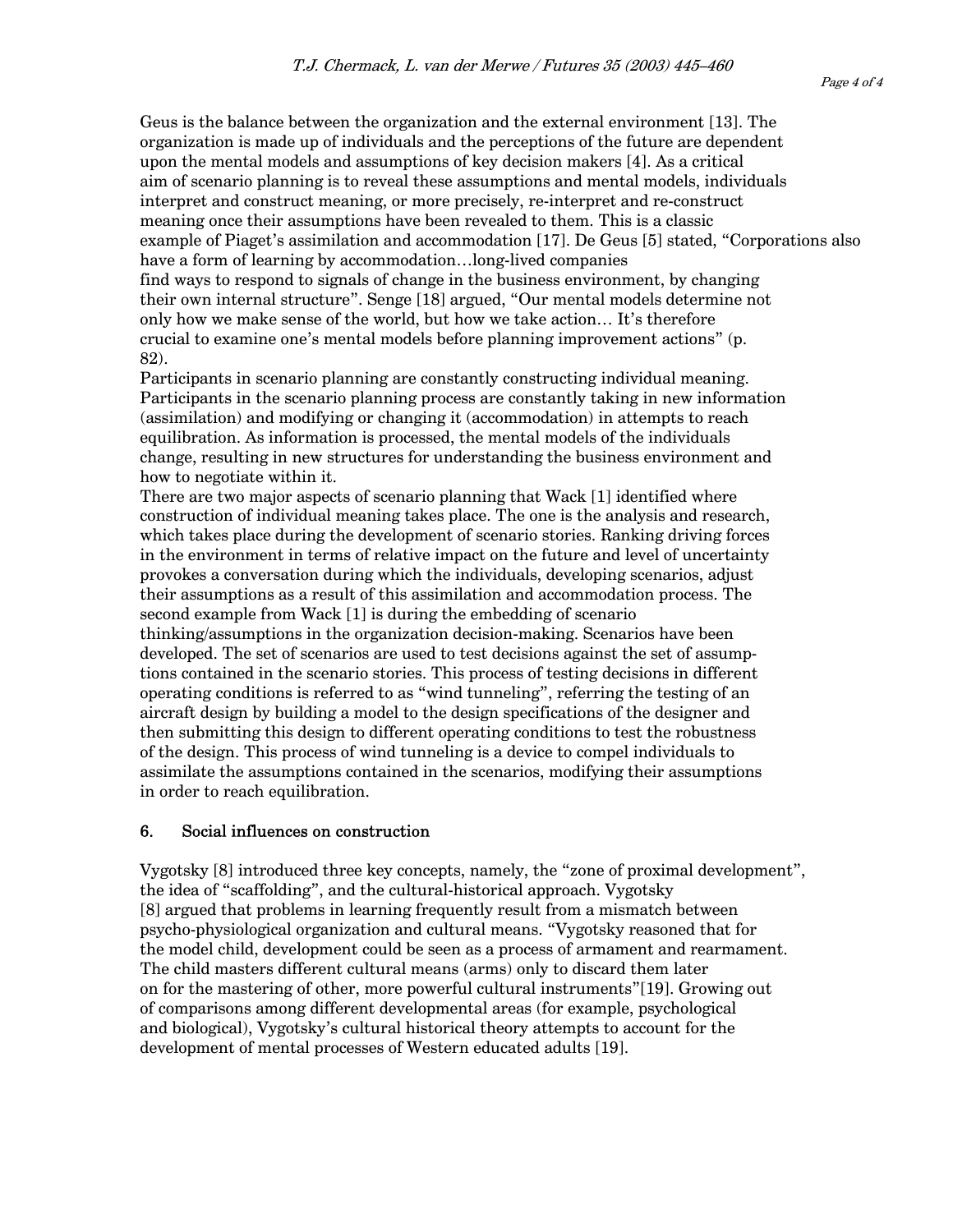# 6.1. The zone of proximal development

The Zone of Proximal development is defined as "the distance between his actual development, determined with the help of independently solved tasks, and the level of the potential development of the child, determined with the help of tasks solved by the child under the guidance of adults and in cooperation with his more intelligent partners" [20]. Through intelligence testing, Vygotsky determined that there were "optimal" periods within which to teach children specific subjects. In brief, the zone of proximal development is the optimal period for almost any learning, that space between what we can accomplish on our own, and what we can accomplish with some guidance.

Scenario planning targets the zone of proximal development, and the zone is often perceived as the learning capacity of the client. "Vygotsky refers to the 'zone of proximal development', which is the place where the client's newly acquired, but as yet disorganized concepts 'meet' the logic of experienced reasoning" [9]. The meeting of experienced reasoning with the disorganized concepts of the client often produces a novel insight into the strategic positioning of the organization [9], what has been referred to as an "aha" experience [1].

Remarkable people [9] provide challenges to the existing assumptions that can radically shift the current set of assumptions and provide novel insights. These insights push the often taken for granted views and expand the zone of proximal development in practice. Briefly, the scenario developers are exposed to people who are known for their different ways of thinking and they are invited to comment on their impressions about the way the current perceptions shape the scenario stories and the supporting sets of assumptions.

### 6.2. The concept of scaffolding

While Piaget sought to study the ever out-distancing goal of equilibrium in learning, Vygotsky studied dialogue [16]. Vygotsky proposed that as the child struggles to formulate concepts, there is an inner dialogue that occurs, and argued that the most effective learning occurs when the child and the adult jointly construct through dialogue, thus drawing the child out to the potential level of performance [16]. The notion of dialogue as a critical component of learning has been extended and developed into the concept of "scaffolding". The famous example of this involves studying children and their mothers engaging in dialogues [21]. Mothers would often imitate the babies, varying the response only slightly, but enough to provide an example for the child to imitate [21]. The mother and child are thought of as constructing meaning together, the mother providing the "scaffolding" or the upper limit of the "zone of proximal development".

The role of the scenario planner is to provide "scaffolding" for members of the organization [9]. "Scaffolds need to be erected around the existing knowledge structure to allow the client to relate new experiences to existing knowledge" [9]. Thus, the planners provide the necessary scaffolding to draw up clients' thought processing abilities to the limit of their zones of proximal development. Schwartz [11] also emphasizes the notion of drawing managers out to "think the unthinkable". Changing the mental models of managers is a necessary condition for successful scenario planning, and the scenario planner must be capable of providing the scaffolding required to do so.

In the scenario development process, sets of orthogonal axes are identified to provide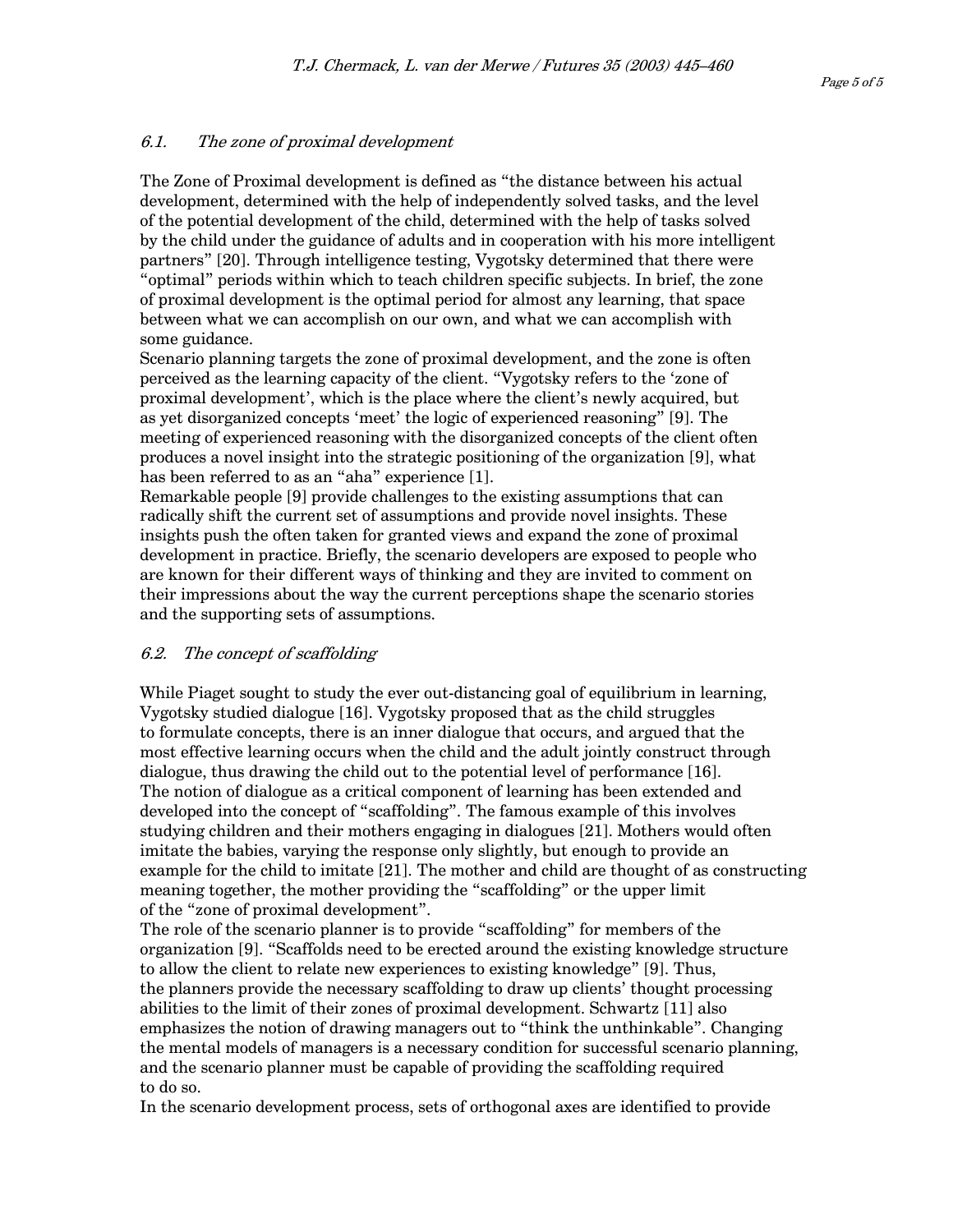two continua along which to segment the scenario space into four different worlds. In attempting to deal with the uncertainty of the "millennium bug", Wouters et al. [22] developed a set of axes which reflected the continuum; "Isolated technological failures–Strongly interlinked technological failures" and "Social coherence– Social incoherence" These two axes segmented the scenario space into four very different worlds of;

- 1. Isolated technological failures/Social incoherence, which was called "Business as usual".
- 2. Isolated technological failures/Social incoherence, which was called "Whiff of smoke".
- 3. Strongly interlinked technological failures/Social coherence, which was called "Human spirit".
- 4. Strongly interlinked technological failures/Social incoherence which was called "Apocalypse 2000".

This "scaffolding" was used to develop the scenarios so that they were widely spread apart covering the full range of plausibility. It provided a framework within which new knowledge could be related to existing experiences. Once the storylines were developed and the scenario were built the "scaffolding" could be removed and the scenario would be able to stand on their own and be internally consistent, and distinctive from each other, without the support of the "scaffolding".

### 6.3. Kolb's learning loop

van der Heijden [9] supported a view of learning that is based on the idea of continuous development rather than the approach that there is one right answer. In so doing, he incorporates Kolb and Rubin's learning loop [23] into his description of effective strategic thinking. Kolb and Rubin's learning loop incorporates many of the ideas advocated by Piaget [7] and others. The learning loop is shown in Fig. 1. The Learning Loop incorporates several distinguishing features according to van der Heijden [9]. Among these features are the notions that learning is a process that originates with a given experience, reflection upon the experience brings an awareness resulting in new patterns and trends that were not previously perceived, mental models are shifted through an internal process of incorporating new patterns into old models, new actions are taken to test the implications of our new models, and that all of this results in yet another new experience [9]. "The learning loop describes the strategy development process in its integration of experience, sense-making, and action into one holistic phenomenon"[9].

### 6.4. The cultural-historical approach

The origin of the cultural-historical theory compared: 1) the psychology of animals and humans, 2) the psychology of primitive and modern man, 3) the psychology of children and adults, and 4) the psychology of pathological and healthy subjects [19]. From these comparisons, Vygotsky posited that humans are rational beings who take control of their own destiny and seek emancipation from nature's boundaries [19].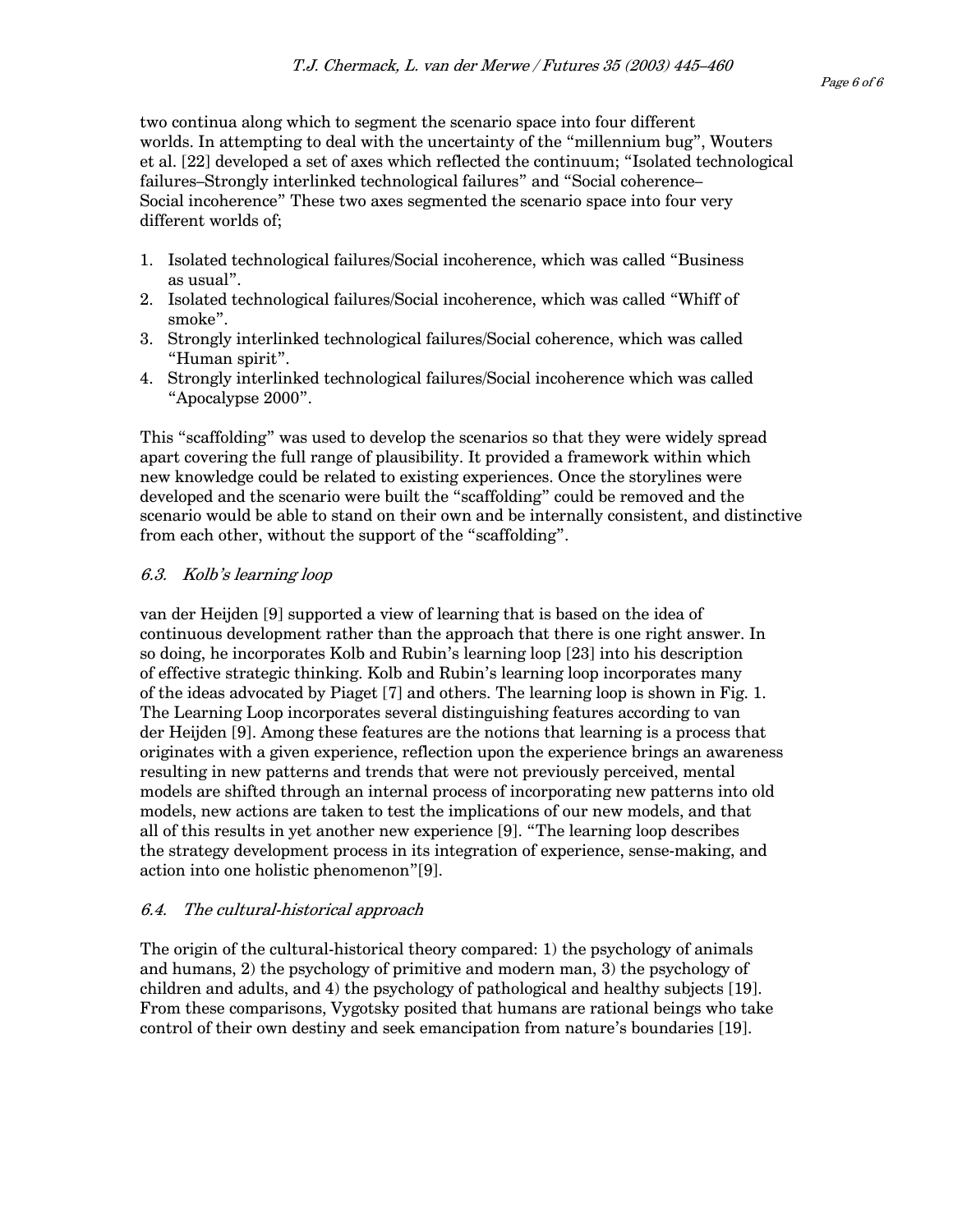



Fig. 1. Kolb and Rubin's Learning Loop (1991)

By combining Darwinian concepts of evolution and Marxist ideas of human history, Vygotsky [8] arrived at the conclusion that making use of cultural tools, norms, experiences and values, (for example, learning to function in a culture), is a key component to learning anything at all, and is separate from the psychological domain of learning and cognition. Learning, according to Vygotsky's theory, takes place in a cultural and historical context [8,19]. For example, the culture and history of a given individual must be considered when engaging in learning, as they will have a dramatic effect on how learning will work best for that individual. Put simply, elements of culture and history have a tremendous influence on the learning process and are specific to each individual [20].

### 6.5. The cultural element

Galer and van der Heijden [24] suggested that there are two critical factors in the approach to business planning: organizational culture, and the degree of internal goal alignment. Of most interest from the constructivist perspective is the cultural element. Organizational culture structures the norms, attitudes, and values expected of its members, and its members sustain the life of the organizational culture [25]. Like nations or ethnic groups, each organization can be thought of as having or being a culture: each organization has its own peculiar fundamental beliefs or basic assumptions (about the nature of work, of employees, of leadership, etc.), its own values (about how one should interact with colleagues, how one should conduct oneself in the particular business environment), its own norms (the manifestations of these values), and its own artifacts (furnishings, dress code, policies) [26]. According to Galer and van der Heijden [24] the cultural dimension runs from hierarchical mechanistic organizations on one hand to heterarchical network organizations on the other. Either of these can have a strong or weak goal orientation, according to the alignment of internal purposes.

Galer and van der Heijden [24] asserted that the approach to planning is dictated in part by the cultural structure of the organization. A functional, hierarchical organization [27] will tend to engage in planning in the traditional sense, namely in a centralized and bureaucratic way [24]. A network organization, with more divergence in its goals, will tend to approach planning with more emphasis on learning, because a dialogue is required to converge varying goals and purposes [25]. These two factors are charted in a planning matrix (See Table 1).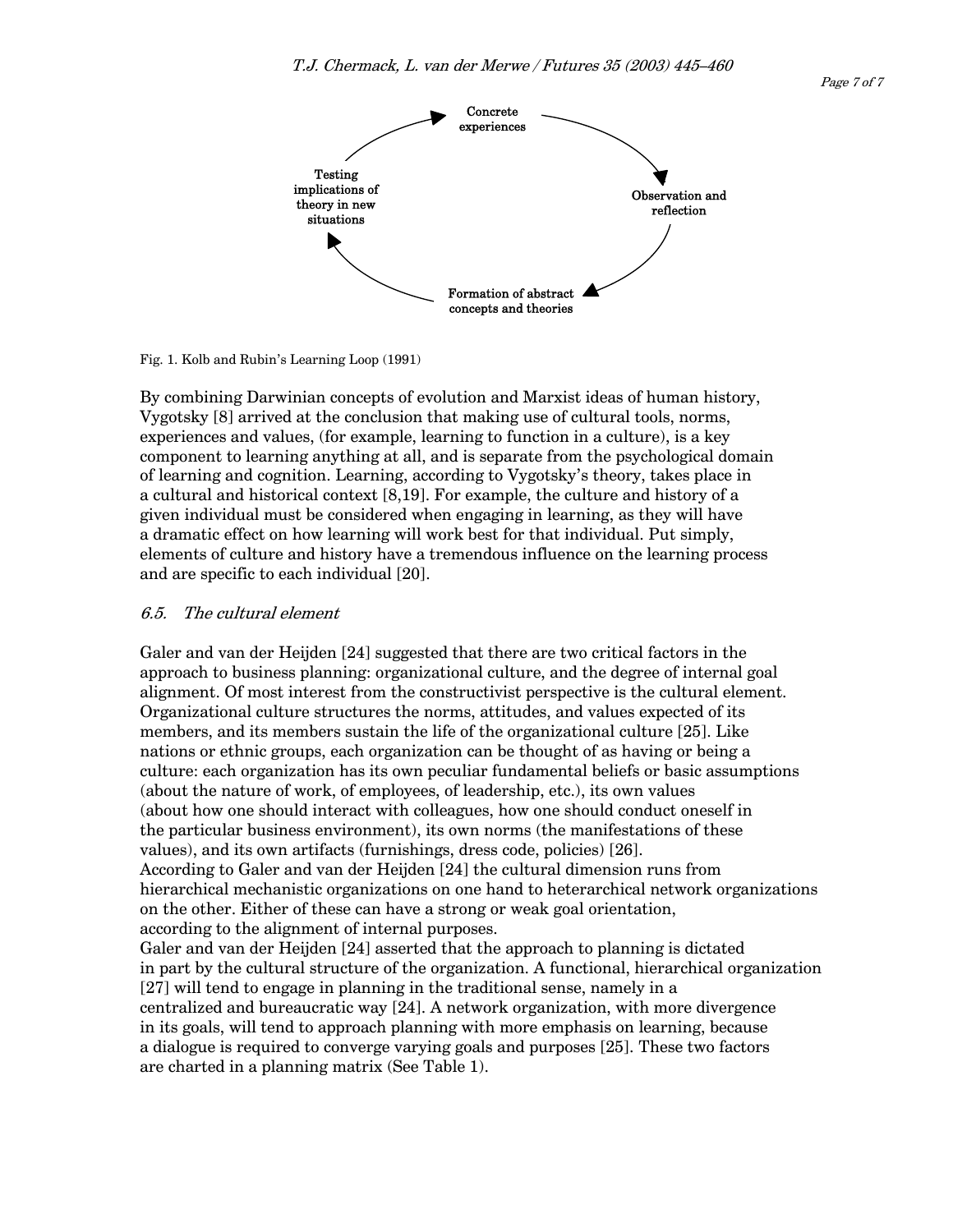#### Table 1 Planning Matrix (Galer and van der Heijden, 1992)

|                                                                     | Goal orientation                                 |                                  |
|---------------------------------------------------------------------|--------------------------------------------------|----------------------------------|
|                                                                     | Strong                                           | Weak                             |
| Mechanistic/hierarchical culture<br>Networked/heterarchical culture | Predict/design/control<br>Logical incrementalism | Emergent<br>Planning as learning |

This matrix can be a helpful tool in a snapshot diagnosis of the culture's orientation to planning and clearly shows the importance of culture in strategic orientation. Galer and van der Heijden [24] suggested that according to the culture orientation to planning, different methods and practices are used.

### 6.6. The historical element

In describing three competing paradigms in strategic management, van der Heijden [9] outlined the basic assumptions of each. These three paradigms are titled the rationalistic, evolutionary, and processual. The rationalistic approach assumes that there is one best answer to the strategy question, people think and act rationally, and implementation follows the discovery of the strategy [9]. The evolutionary approach emphasizes the complex nature of organizational behavior. According to this paradigm strategy is emergent, relies heavily on past decisions for informational input to current ones, and focuses on filtering out the unsuccessful attempts of the past. The processual view holds that both of these views can be combined to inform a middle position. The processual paradigm suggests that "while it is not possible to work out optimal strategies through a rational thinking process alone, managers can create processes in organizations that will make it more flexible and adaptable, and capable of learning from its mistakes"[9].

Of particular interest here is the consideration given to the past in the evolutionary perspective. That a thorough analysis of previous action is considered an input to current decision-making processes clearly outlines the importance of the historical perspective. The evolutionary perspective arose out of the questioning of rational decision-making, arguing that humans do not always act rationally. At the core of van der Heijden's [9] argument is that the three approaches must be combined in order to achieve a holistic and inclusive picture of organizational strategy. Thus, organizational strategists must consider the history of the organization, and how similar decisions around similar variables have played out in the past [11]. The scenario planning process includes a stage of historical study. According to van der Heijden [9], "This stage should include analysis of the historical behavior of important variables that the knowledge development stage has provided". Historical research looks for prior interpretations of variables that may again present themselves as key forces [11].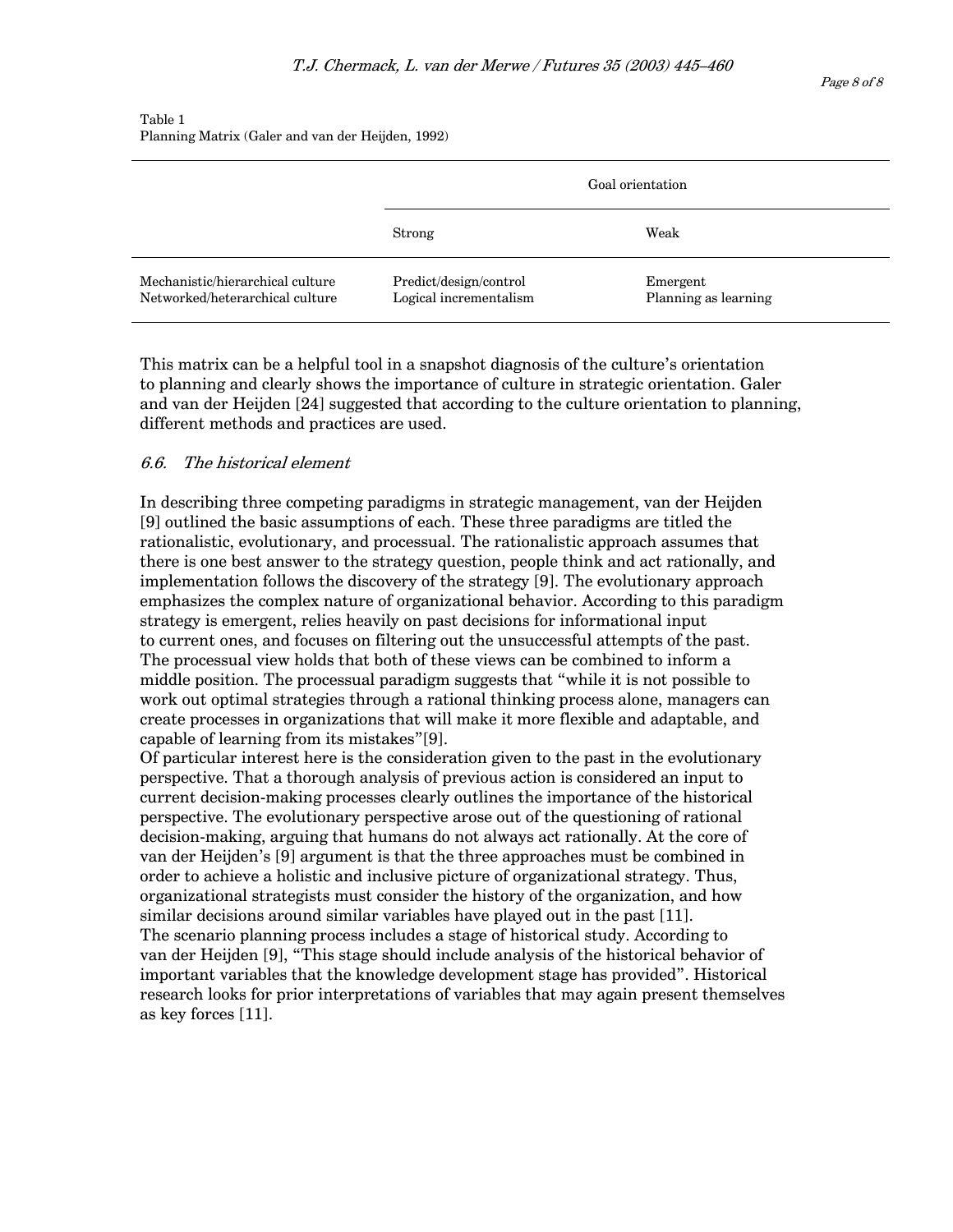### 6.7. Situated learning

In their view of learning as a situated activity, Lave and Wenger [10], defined a process of legitimate peripheral participation. Lave and Wenger [10] pointed out that situated learning and learning in context refer to the same phenomenon. Legitimate peripheral participation argues "learners participate in communities of practice and that the mastery of knowledge and skill requires newcomers to move toward full participation in the sociocultural practices of a community" [10]. For example, Lave cites Liberian tailor apprentices who first participate in shortening pant legs, before cutting the fabric. This allows the participant to contribute (legitimately) without the dire consequences of a major mistake. The apprentice continues to engage in gradually more complex and contributive tasks. At the core of their theory Lave and Wenger argue that learning is a process of participation in communities of practice, participation that is, at first, legitimately peripheral but that increases in complexity as the participant "moves toward the center" of the socio-culture. The situatedness of scenario planning is explicit in the nature of its process. Scenarios can only be formulated according to particular situations that align to the conditions of the organization [18,28]. These conditions are never the same. Scenario planning takes into careful consideration the specific conditions of the current sociological, technological, economic, environmental, political, and competitive environments [9,18,24,29]. Lave and Wenger [10] also introduced the idea of communities of practice. A community of practice is defined as "a set of relations among persons, activity, and world, over time and in relation with other tangential and overlapping communities of practice…an intrinsic condition for the existence of knowledge, not least because it provides the interpretive support necessary for making sense of its heritage" [10]. Communities of practice consist of cultural practices, social structures, power relations, and conditions for legitimacy, among other characteristics. Scenario planning also deals heavily with differing communities of practice. The process of scenario planning creates categories for stakeholders, competitors, and in order to accomplish the task of shifting mental models, must frequently consider the perspectives of these difference communities of practice [18,24,29]. Furthermore, scenario planning is often a process that includes joining several communities of practice through the telling of plausible stories of the future [9]. According to Senge, shared mental models incorporate the views of multiple communities of practice, and scenario planning is a process that can be helpful in joining the voices of several communities [18,30].

In selecting candidates to interview to ground the scenarios in the relevant concerns of the leadership a common practice is to select the interviewees on a hierarchical basis to engage the dominant coalition or core group of the organization. A second tier of interviewees is identified and then drawn from the informal leadership of the organization. By engaging in the activities of developing and embedding the scenarios in the organization, shared mental models develop which provide the capacity to act rapidly and in alignment across these communities.

# 7. The concept of the social construction of reality

The basic tenet of the social construction of reality is that which is implied by the title: that reality is constructed by society, and it is constructed socially. The basic proposition set forth by the concept of the sociology of knowledge is from Marx—that human consciousness is determined by social being [31]. Social constructionism also draws from Marx' concepts of ideology and false consciousness.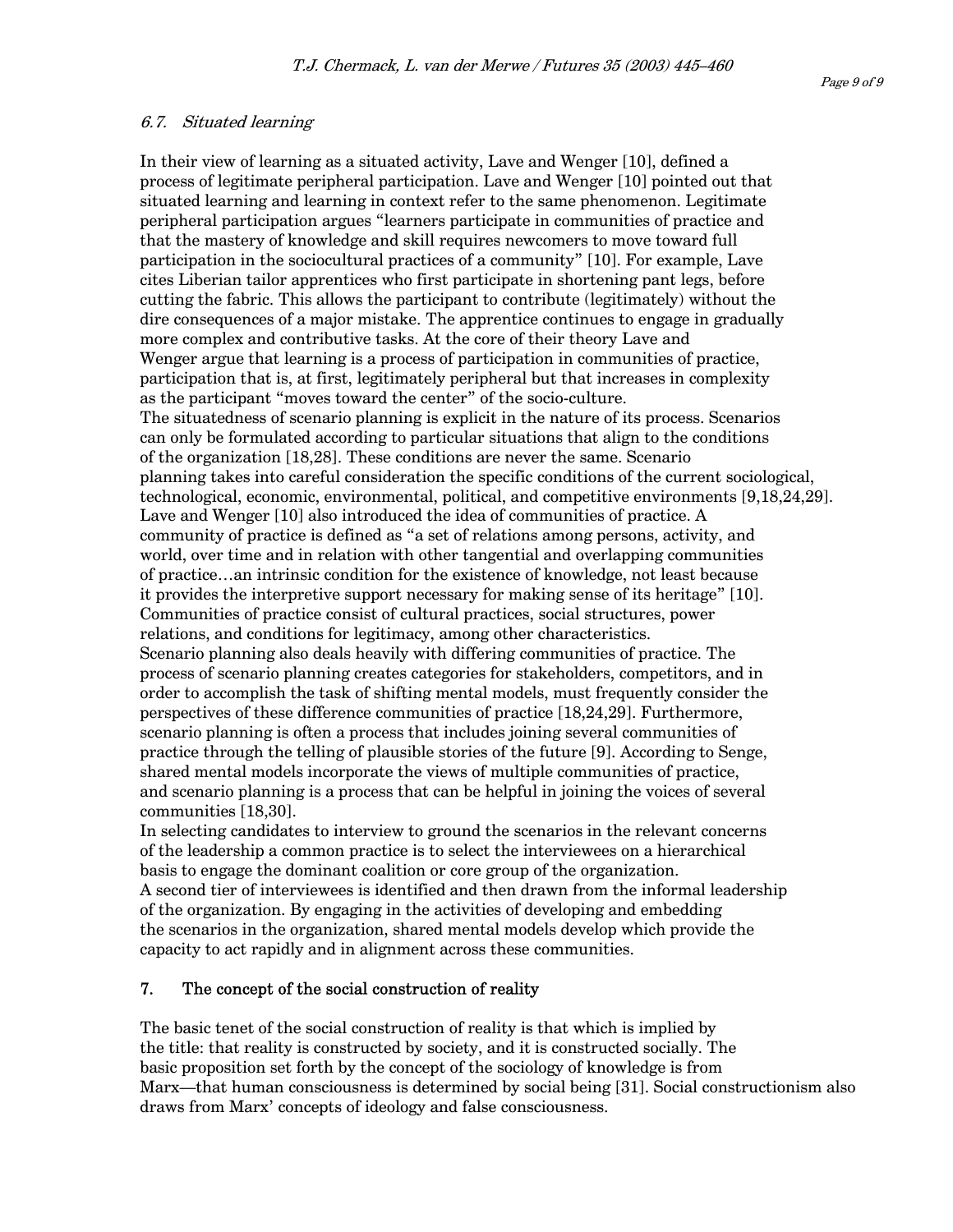The task for Berger and Luckmann was that the sociology of knowledge must be concerned with what passes for knowledge in society [32]. In an effort to examine this, Berger and Luckmann [32] approached reality from two perspectives, namely: 1) objective; and 2) subjective.

### 7.1. Objective reality

In an examination of society as an objective reality, Berger and Luckmann posit that being fully human requires social interaction "the process of becoming human takes place in an interrelationship with an environment…the developing human interrelates with a given natural environment and also with a specific cultural and social environment" [32]. Thus, social order is a product of human interactions and cannot be "derived from the laws of nature" [32].

One critical element in formulating a social order is the natural tendency for humans to habitualize [32]. As human beings we tend to form habits to reduce options so that we don't have to think about EVERY thing we do. Institutionalization occurs when there is a reciprocation of habitualization, for example, family roles are established through the reciprocal habitualization that a person will do x [32]. Institutionalization implies control, and these reciprocal actions are built up "in the course of a shared history" [32]. Institutions become integrated through socially articulated and shared meanings established between individuals [32]. The shared meanings that are stored in the human consciousness are referred to as sedimented. Intersedimentation takes place when several individuals share common experiences that are incorporated into the system of society [32].

The concept of legitimation refers to the "second-order objectivation of meaning" [32], or the building from simple to complex social structures. Legitimation explains and justifies the institutional order by ascribing validity to meanings and designating normative characteristics to the meanings themselves [32]. Legtimation occurs at several levels, namely, incipient (signaled by the presence of linguistics), theoretical propositions (folk sayings, proverbs) explicit theories (the purpose of a department within an organization), and symbols (theories that connect the theoretical propositions, for example, the purpose of the entire organization).

### 7.2. Subjective reality

The individual is not a born member of society; rather there is a process by which the individual is inducted into society [32]. This process is called internalization. Berger and Luckmann [32] refer to primary socialization as "the first socialization an individual undergoes in childhood, through which he becomes a member of society" [32]. Through this process, objective reality becomes available, and then is internalized into the individual consciousness. Secondary socialization is taken to mean the internalization of institutional sub-worlds. "Secondary socialization requires the acquisition of role-specific knowledge" [32]. Secondary socialization refers to the process by which an individual is inducted into a further sub-group of a society. A ritual often signifies this process.

The maintenance of subjective reality is held within primary and secondary socialization. Socialization is an ongoing event and although there are different levels of socialization, primary socialization is inevitable. Through each successive secondary socialization, reality becomes further and further from the consciousness of the individual, as the meaning of reality is placed further into the social domain [32]. "The most important vehicle of reality-maintenance is conversation" [32]. Speech takes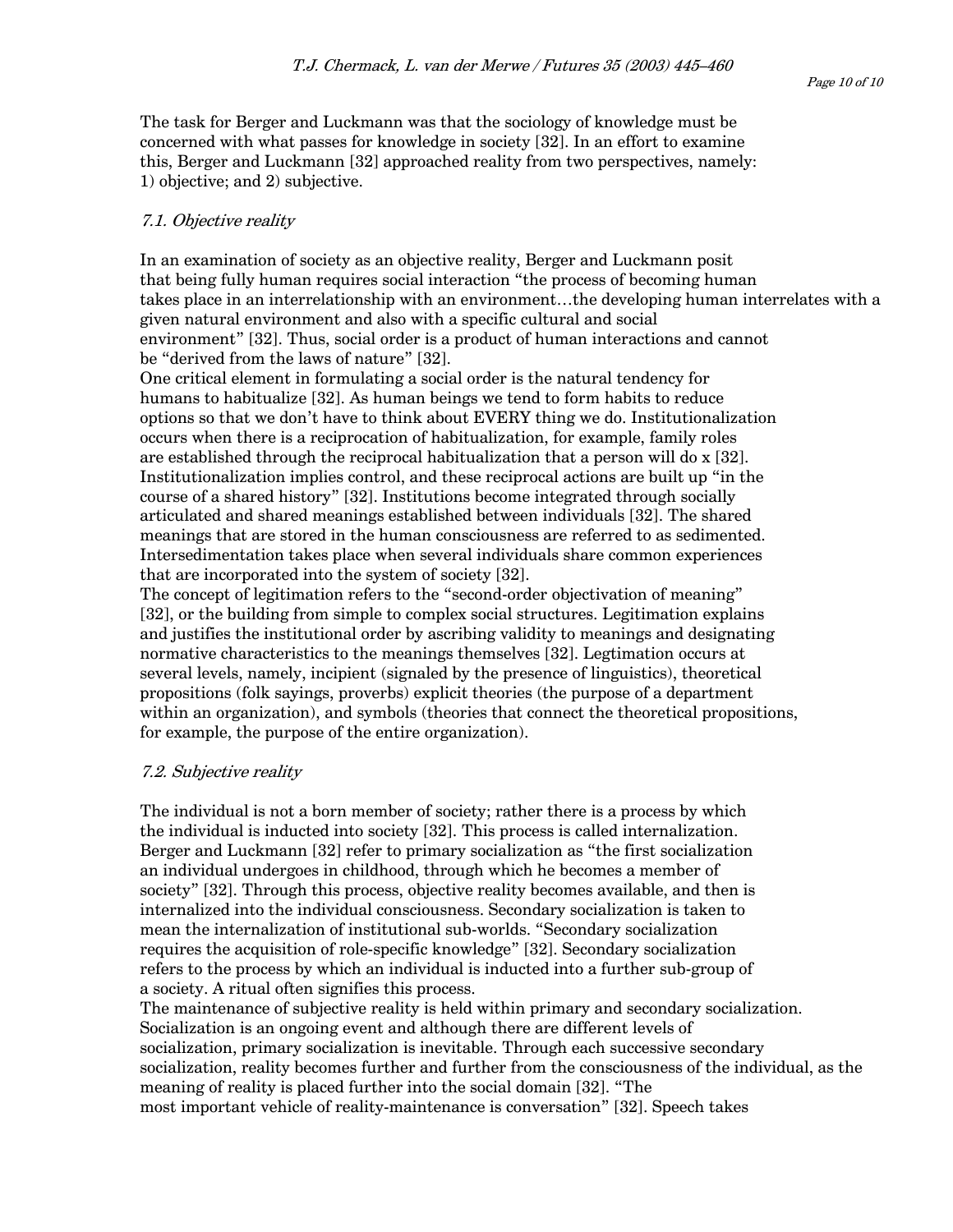place as the background of a world as it is taken for granted. It is through communicative interaction with other members of a society that meaning is derived and negotiated within a social structure.

### 7.3. The importance of language

Language can be defined as "a system of vocal signs" [32], and has been called the most important sign system in society. Language is a means to communicate and negotiate the meanings of specific symbols and gestures. Of course, non-verbal communication speaks volumes of human subjective intentions, but we are often unclear about exactly what they might be. Language allows us to make explicit these subjective intentions, or how we can make things objective. Language is the medium through which objective reality is negotiated and constructed by individuals in a society [32]. Because of its "capacity to transcend the here and now, language bridges different zones within the reality of everyday life and integrates them into a meaningful whole" [32].

### 7.4. The strategic conversation

Van der Heijden [9] also identifies the "strategic conversation" as an effective means for transmitting organizational learning and negotiating meaning about the reality of the organization. Most organizations have formal processes for the exchange of ideas and views; and these processes often become events such as meetings, budget systems, strategy reviews, cost-cutting exercises and marketing decision points [9]. "These processes are less effective than informal conversations because they have less relevance for the participants" [9]. Van der Heijden [9] suggested that the strategic conversation happens when people meet by chance outside of scheduled events, in corridors or lunchrooms. Because this conversation happens spontaneously and takes place in the zone of proximal development [9,32], it affects how individuals make sense of events and trends in the strategic situation.

It is through this informal conversation that learning about the strategic situation takes place [9]. Scenarios are particularly effective in transmitting strategic options within this conversation. However, the scenarios filtered into the conversation must meet the following criteria: simplicity and evocativeness, a short name, plausibility, and relevance [9,18]. The strategic conversation allows the members of the organization to construct several alternatives for the future of the reality of the organization [9,18].

While the majority of scenario planning projects occur in formal settings and it is rare that these kinds of informal "strategic" conversations take place, the goal, or intent behind much of scenario planning is to help client organizations to construct unifying mental models. Wack asserts in, van der Merwe [33]: "That the most important purpose of the scenario building (and embedding) process is to shift the thinking of the leadership inside the organization about what might happen, in the future, in the external environment" [33]. This has mainly to do with shifting assumptions ,mental models, about how specific dynamics in the external environment work. This conversation is sustainable if the leadership of the organization builds an "infrastructure for learning" [33]. The strategic conversation is not only contained in the

formal scenario building and embedding process but in many other planning and organization processes which can also be referred to as components of the strategic conversation itself. These processes include, significantly, the Management of Accountability and Performance processes [33].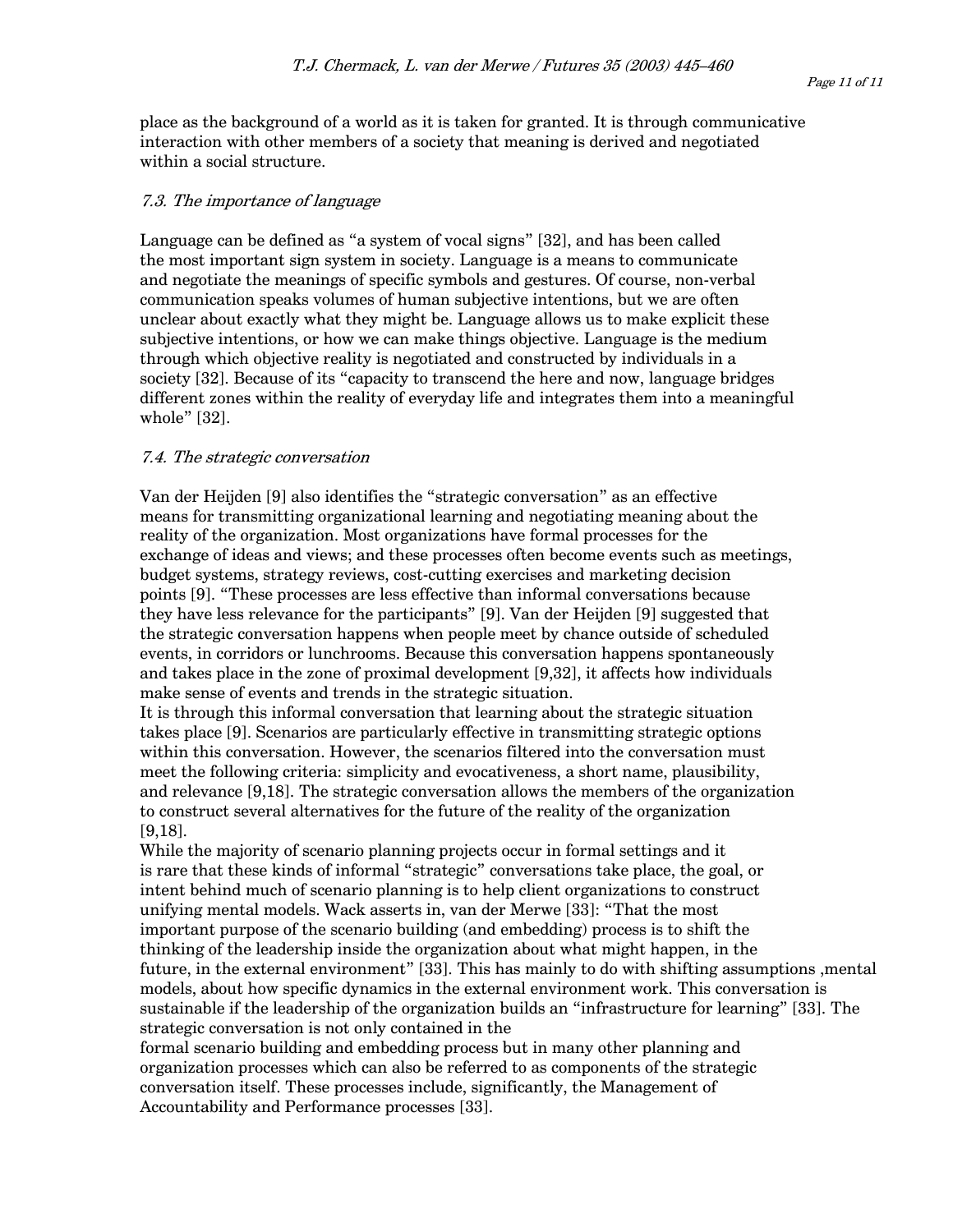# 8. Creating memory of the future

An interesting phenomenon occurs with the use of scenario planning called "future memory". As Schwartz [11] noted in the final step of his methodology, the selection of leading indicators and signposts, is critical to the realization that a given scenario may be unfolding. Sometimes the direction is obvious, but can also be very subtle. Indicators and signposts are selected to monitor, in an ongoing sense, the development of the environment along the lines of a given scenario [11]. As in the study conducted by De Geus [5,13], having considered the \$15 barrel of oil, and what the company would do in such a situation, Shell was prepared to act based on stories that had circulated throughout the organization. The trigger that seems to activate the memory of the future is contained in the windtunneling process used in testing strategies for robustness in the various scenarios. It is essential that the "what will we do if" question is raised while placing the decision/strategy to be tested for robustness in the scenario. Time paths into the future are traced in our minds as we pose this question. These time paths are then stored as memory and provide the capability of selective observation and rapid recognition of the unfolding of specific dynamics in the external environment. This is future memory—the advantage created by having previously considered critical circumstances when they actually present themselves [11].

In essence, individuals create future memory constantly. It unfolds along the lines of logic, for example, if X happens, then I will do Y. When this concept is applied to an entire organization, the implications become very powerful. Coupled with the idea that the only competitive advantage of organizations of the future will be the ability of its managers' to learn faster than their competitors [5,13], future memory can decrease the response time of an organization to external changes in the environment because the dynamics contained in a specific scenario have been considered during the embedding process and stored as memory [9,13].

### 8.1. An example of future memory

De Geus [13], as the head of planning at Shell, conducted a study on the average lifespan of several fortune 500 companies. His findings showed that one-third of those listed in 1970 had vanished by 1983. His findings also suggest that companies die because their managers focus on economic activities, and forget that they are a community of humans [5]. The oldest companies all had a striking capacity to institutionalize change and recognized that they had internal strengths that could be used and developed as organizational conditions changed [5]. With a focus on institutional learning, De Gues has shifted the goal of planning at Shell. In studying how companies learn and adapt to environmental changes, Shell began changing the rules that managers had always known. For example, scenarios were developed that examined the implications of oil prices falling to \$15 a barrel in 1985. (At the time, the price was \$28 a barrel and \$15 was regarded as the end of the oil industry). At first, managers were reluctant to consider such a serious problem, but they were asked to respond to these three questions: What do you think the government will do? What do you think your competition will do? And what, if anything will you do? The actual price of oil was rising at the time of the exercise, but on April 1, 1987, the actual price fell to \$10 a barrel. The fact that Shell had

"already visited the world of the \$15 barrel helped a great deal" [5,13].

Out of this process, De Geus noted the development of shared language that makes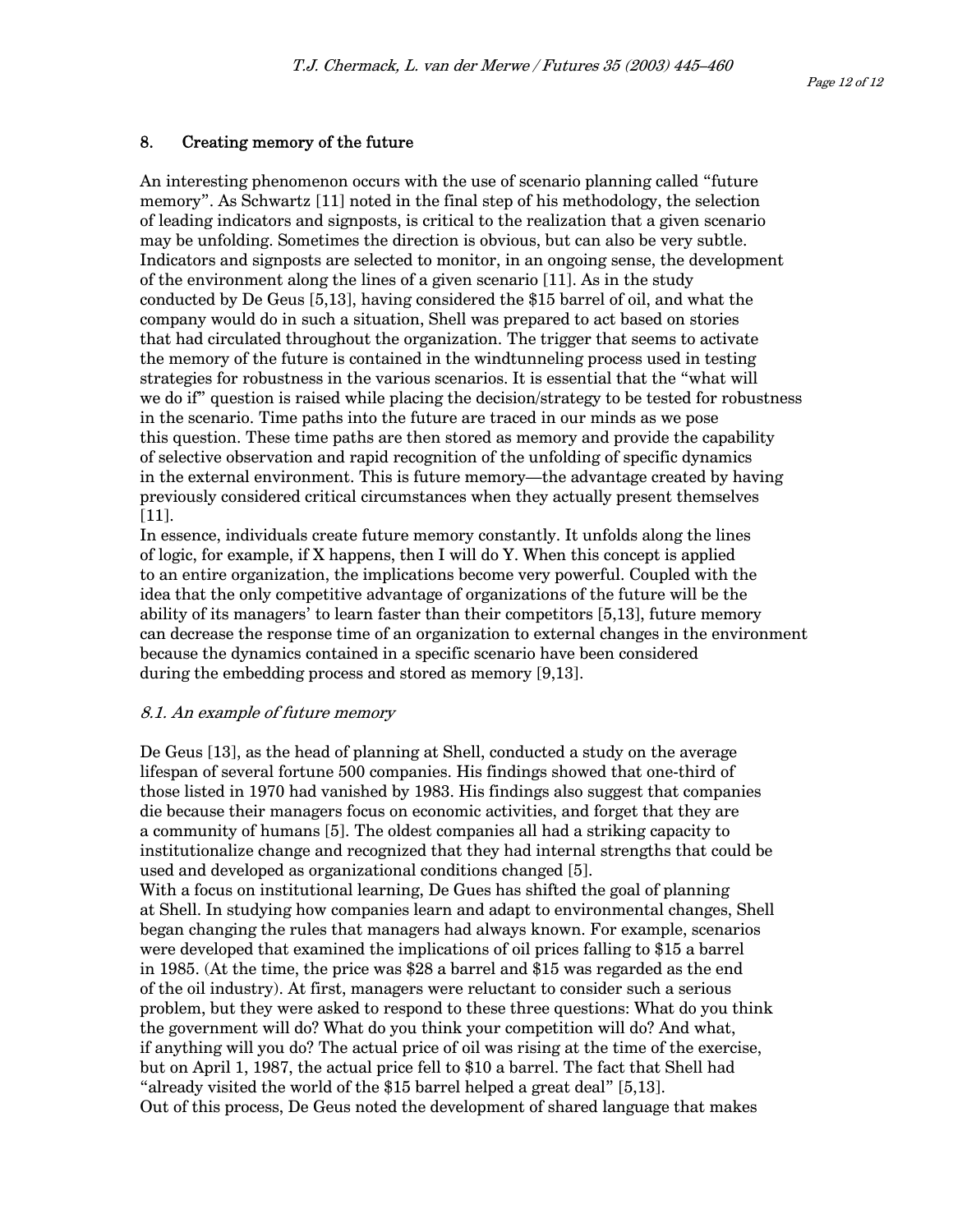the implicit knowledge of the learner explicit. Advocating that institutional learning begins with the calibration of existing mental models, De Geus believes that "the only competitive advantage the company of the future will have is its managers' ability to learn faster than their competitors" [13]. Future memory such as has been described allows organization decision-makers to cut down the time required for them to react to changes in the environment. Because scenarios expose these decision-makers to relevant, plausible, yet challenging situations, they are ideal tools for generating future memory.

# 9. Implications and conclusions

While it is clear that there are links between the perspective of the social constructivist and the process of scenario planning, the application of these links may still be unclear. The task of this manuscript has been to make explicit these links in the hope of informing the approach to the process of scenario planning and providing insight into a potential theoretical foundation of the process. What is particularly interesting about the nature of these links is that traditional efforts for anticipating future events have been strictly positivistic in their assumptions (for example, strategic planning), suggesting that the true future of the organization is "out there" and the job of the planner is to find it. Some scenario planning professionals have taken an ecological view [5], or a systems view [9,34] of planning and the organization itself. The constructivist approach to learning and teaching seems to heavily inform the views of these professionals.

The scenario planning process can be approached from a constructivist perspective and still maintain business results. The addition of the constructivist learning and teaching perspective to the theory body that informs scenario planning could prove to enhance the process itself. This paper has intended to clarify the relationship between constructivist learning and teaching theory and describe its theoretical link to the process of scenario planning. While this link is evident in theory, the application of such theory to scenario planning practice will reveal the practicality of such theory and thus, if it can inform and enhance scenario planning practice.